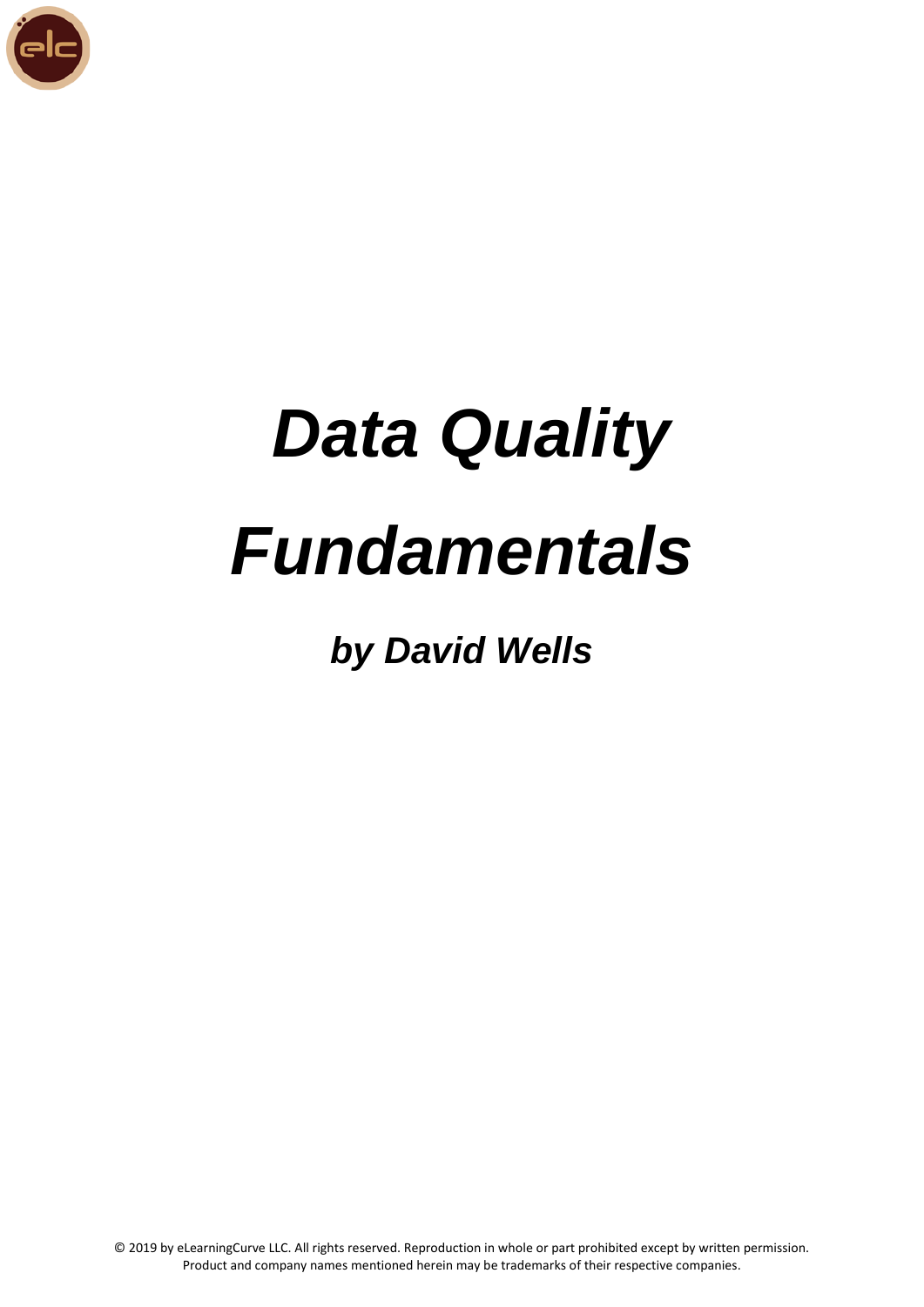



## *Module 0. About the Course (5 min)*

### *Module 1. Quality Basics (30 min)*

- *Quality Defined* 
	- o What is Quality
	- o What isn't Quality
	- o Quality vs. Qualities
- *Quality and Defects* 
	- o Defect Defined
	- o Sources of Defects
	- o Responding to Defects
	- o Process Improvement
- *Quality Economics* 
	- o Cost of Quality
	- o Cost of Defects
	- o Cost of Quality Management

### *Module 2. Quality Management (93 min)*

- *Quality Management Practices*
	- o Quality Control
	- o Quality Assurance
	- o Quality Improvement
- *Quality Management Gurus*
- *Quality Management Methodologies*
	- o Statistical Process Control
	- o Total Quality Management
	- o Six Sigma
- *Related Disciplines*
	- o Theory of Constraints
	- o Lean Manufacturing
	- o Root Cause Analysis
	- o Business Process Reengineering
	- o Kaizen
- *Measurement and Standards*
	- o Quality Management Systems
	- $\circ$  ISO 9000
	- o ISO 8000
	- o Common Quality Measures, Indicators, and Metrics

#### *Module 3. Data Quality Basics (45 min)*

- *Data Quality Defined*
	- o Defect Free
	- o Conforming to Specifications
	- o Suited to Purpose
	- o Meet Customer Expectations
- *Data and Purpose*
	- o Business Transactions
	- o Business Reporting
	- o Audit Trail